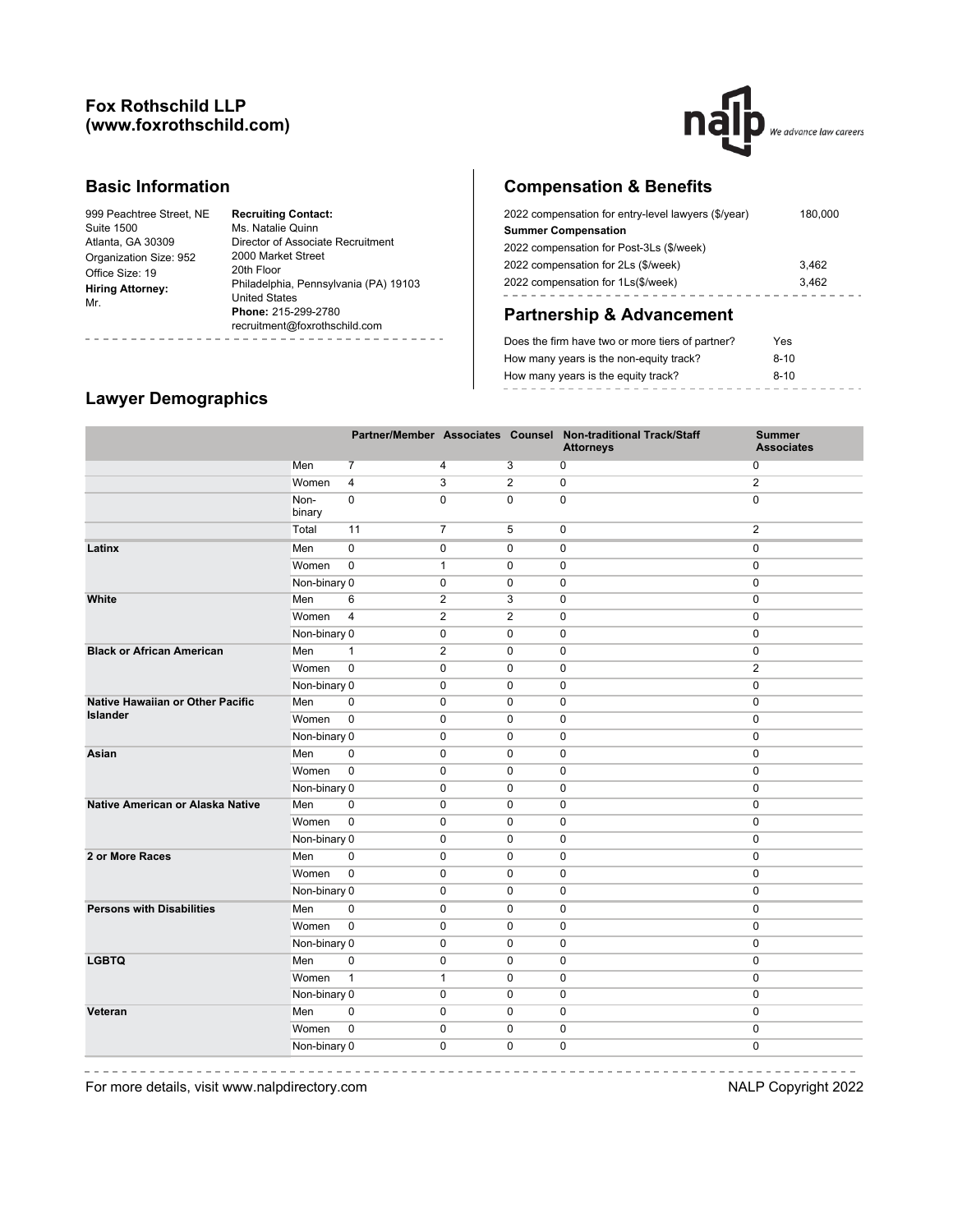## **Fox Rothschild LLP (www.foxrothschild.com)**



## **Pro Bono/Public Interest**

| Robert Tintner, Esquire and Archana Nath, Esquire                               |           |
|---------------------------------------------------------------------------------|-----------|
| Pro Bono Committee Co-Chairs<br>215-299-2000                                    |           |
|                                                                                 |           |
| Is the pro bono information indicated here firm-wide or specific to one office? | Firm-wide |
| % Firm Billable Hours last year                                                 | .75%      |
| Average Hours per Attorney last year                                            | 11.68     |
| Percent of associates participating last year                                   | 53.02     |
| Percent of partners participating last year                                     | 30.59     |
| Percent of other lawyers participating last year                                | 22.64     |
|                                                                                 |           |

# **Professional Development**

| Evaluations                                                                                        | Other |
|----------------------------------------------------------------------------------------------------|-------|
| Does your organization use upward reviews to evaluate and provide feedback to supervising lawyers? | No    |
| Rotation for junior associates between departments/practice groups?                                | No    |
| Does your organization have a dedicated professional development staff?                            | Yes   |
| Does your organization have a coaching/mentoring program                                           | Yes   |
| Does your organization give billable hours credit for training time?                               | Yes   |
|                                                                                                    |       |

# **HIRING & RECRUITMENT**

|                                            | <b>Began Work In</b> | <b>Expected</b>                |          |                                |          |
|--------------------------------------------|----------------------|--------------------------------|----------|--------------------------------|----------|
| <b>LAWYERS</b>                             | 2020                 | <b>Prior Summer Associates</b> | 2021     | <b>Prior Summer Associates</b> | 2022     |
| Entry-level                                | 0                    | 0                              | 0        | $\mathbf 0$                    | $\Omega$ |
| Entry-level (non-traditional track)        | 0                    | 0                              | $\Omega$ | 0                              | $\Omega$ |
| <b>Lateral Partners</b>                    | 2                    | 0                              | 4        | 0                              | $\Omega$ |
| Lateral Associates                         | 3                    | 0                              | 3        | $\mathbf 0$                    | $\Omega$ |
| All Other Laterals (non-traditional track) | $\Omega$             | $\Omega$                       | $\Omega$ | $\mathbf 0$                    | $\Omega$ |
| Post-Clerkship                             | 0                    |                                | $\Omega$ | 0                              | $\Omega$ |
| LL.M.s (U.S.)                              | $\Omega$             | 0                              |          | 0                              | $\Omega$ |
| LL.M.s (non-U.S.)                          | 0                    | $\Omega$                       | $\Omega$ | $\mathbf 0$                    | $\Omega$ |
| <b>SUMMER</b>                              |                      |                                |          |                                |          |
| Post-3Ls                                   | 0                    | 0                              | $\Omega$ | $\mathbf{0}$                   | $\Omega$ |
| 2 <sub>ls</sub>                            | 0                    | $\Omega$                       |          | $\Omega$                       |          |
| 1 <sub>ls</sub>                            | O                    | 0                              |          | $\Omega$                       |          |

| Number of 2021 Summer 2Ls       |  |  |  |
|---------------------------------|--|--|--|
| considered for associate offers |  |  |  |
| Number of offers made to        |  |  |  |
| summer 2L associates            |  |  |  |
| General Hiring Criteria         |  |  |  |

1

1

We seek students with superior academic achievement, strong interpersonal skills, entrepreneurial ambition and demonstrated leadership; we also prefer involvement in Law Review and/or Moot Court, or other comparable credentials and experience. ------------

### **General Practice Areas**

| <b>GENERAL PRACTICE</b><br><b>AREAS</b> | <b>EMPLOYER'S</b><br><b>PRACTICE GROUP</b><br><b>NAME</b> | NO. OF<br><b>PARTNERS/MEMBERS</b> | NO. OF<br><b>COUNSEL</b> | NO. OF<br><b>ASSOCIATES</b> | NO. OF<br><b>ENTRY-LEVEL</b><br><b>PLACEMENTS</b><br><b>IN THIS</b><br><b>PRACTICE</b><br><b>AREA LAST</b><br><b>YEAR</b> | NO. OF<br><b>NON-TRADITIONAL</b><br><b>TRACK/STAFF</b><br><b>ATTORNEYS</b> |
|-----------------------------------------|-----------------------------------------------------------|-----------------------------------|--------------------------|-----------------------------|---------------------------------------------------------------------------------------------------------------------------|----------------------------------------------------------------------------|
| <b>Business, Corporate</b>              | Corporate                                                 |                                   | $\mathbf 0$              | $\Omega$                    | 0                                                                                                                         | $\mathbf 0$                                                                |
| <b>Trusts and Estates</b>               | Employee Benefits &<br><b>Executive Compensation</b>      | $\Omega$                          | $\Omega$                 | $\Omega$                    | 0                                                                                                                         | $\mathbf 0$                                                                |
| <b>Business, Corporate</b>              | Entertainment & Sports<br>Law                             |                                   | $\Omega$                 |                             | $\Omega$                                                                                                                  | $\Omega$                                                                   |
| <b>Bankruptcy</b>                       | <b>Financial Restructuring</b><br>& Bankruptcy            | $\Omega$                          | $\Omega$                 | $\Omega$                    | $\Omega$                                                                                                                  | $\mathbf 0$                                                                |
| <b>Intellectual Property</b>            | <b>Intellectual Property</b>                              | 0                                 | $\Omega$                 | $\Omega$                    | $\Omega$                                                                                                                  | $\mathbf 0$                                                                |